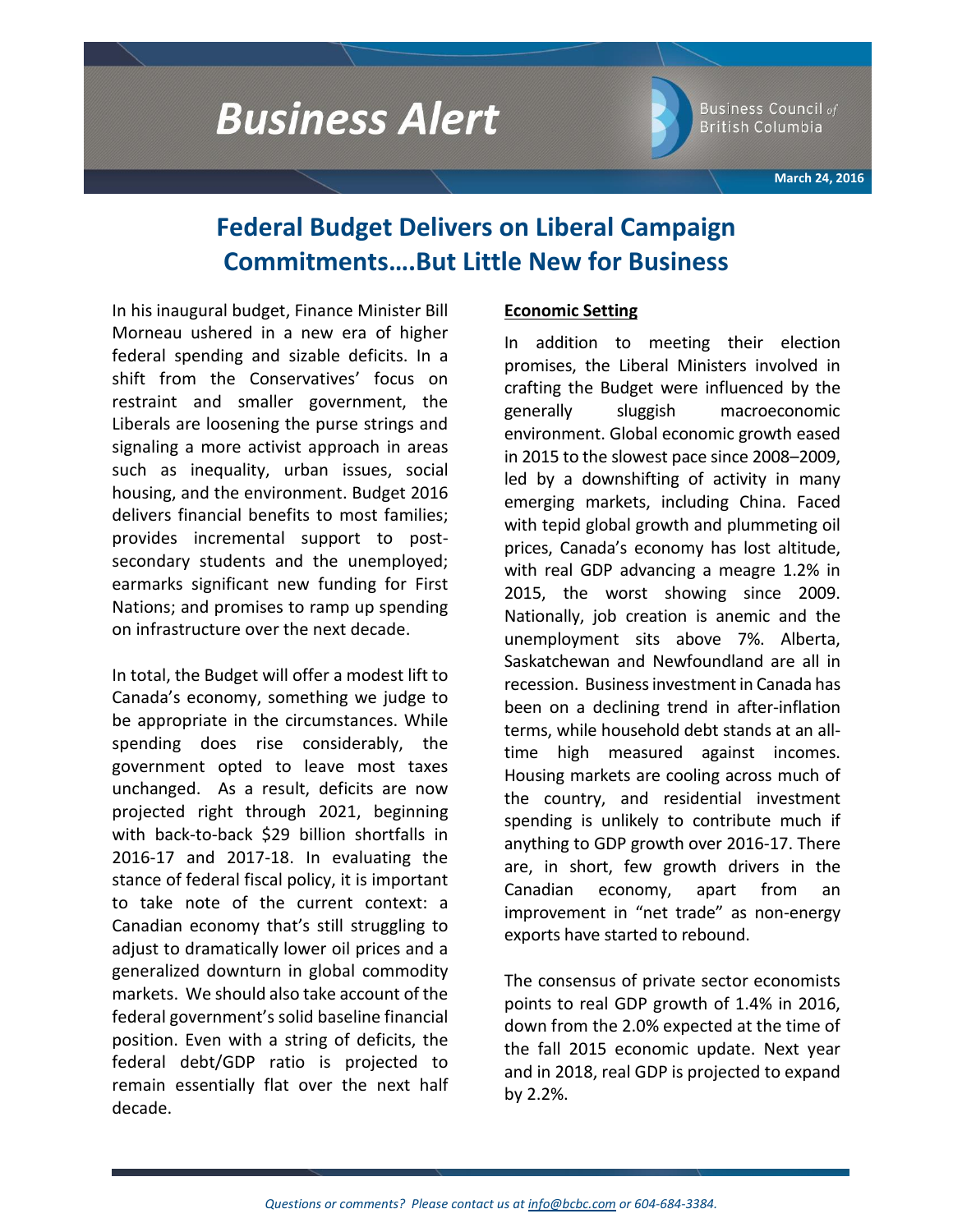| Table 1<br><b>Budget 2016 Economic Assumptions and Forecasts</b> |         |          |      |      |  |  |  |
|------------------------------------------------------------------|---------|----------|------|------|--|--|--|
|                                                                  |         | Forecast |      |      |  |  |  |
|                                                                  | 2015    | 2016     | 2017 | 2018 |  |  |  |
| Real GDP growth (% change)                                       | 1.2     | 1.4      | 2.2  | 2.2  |  |  |  |
| Nominal GDP growth (% change)                                    | 0.7     | 2.4      | 4.6  | 4.3  |  |  |  |
| Unemployment rate (%)                                            | 6.9     | 7.1      | 6.9  | 6.5  |  |  |  |
| CPI inflation (%)                                                | 1.1     | 1.6      | 2.0  | 2.0  |  |  |  |
| Cdn 3-mnth T-bill (ann. avg. %)                                  | 0.5     | 0.5      | 0.7  | 1.6  |  |  |  |
| Cdn 10 year gov't bond (ann. avg. %)                             | $1.5\,$ | 1.6      | 2.3  | 2.0  |  |  |  |
| Exchange rate (US cents/Cdn\$)                                   | 78.3    | 72.1     | 75.9 | 79.1 |  |  |  |
| Real US GDP growth (chained \$2009)                              | 2.4     | 2.3      | 2.4  | 2.4  |  |  |  |
| WTI Crude oil price (US\$ per barrel)                            | 49      | 40       | 52   | 59   |  |  |  |

The main reason for Budget 2016's muted economic outlook is weak commodity markets, especially the collapse of oil prices. Current forecasts suggest that  $WT<sup>1</sup>$  oil prices will average US\$40 per barrel in 2016, rising to US\$52/bbl in 2017. The Finance Minister has relied on less optimistic oil price forecasts – which is one reason why the government may beat its budget targets going forward.

The growth slowdown in China and other emerging markets is reverberating throughout the global economy and affecting Canada – directly through diminished trade, and indirectly via softer commodity prices. This situation is unlikely to change in the near-term. The IMF expects euro area growth to remain tepid over 2016- 17. Significant risks persist in Europe, including high levels of sovereign debt, stillweak bank balance sheets, geopolitical uncertainty, and the effects of the ongoing refugee and migrant crisis.

The lone bright spot on the international economic horizon for Canada is the United States. America's huge \$18 trillion economy has slowly gained traction, with the job market in particular showing impressive strength. Real GDP growth held steady at 2.4% last year, thanks to robust job creation, the ongoing housing recovery, and some gains in consumer spending. The US unemployment rate has dipped to 4.9% cent, versus more than 7% in Canada. The primary economic and fiscal risk facing Canada in 2016-17 is that the US economy slows unexpectedly.

| Table 2<br><b>US Dollar Prices for Selected Commodity Prices</b><br>(annual average)                                              |          |          |          |          |  |  |  |
|-----------------------------------------------------------------------------------------------------------------------------------|----------|----------|----------|----------|--|--|--|
|                                                                                                                                   | 2013     | 2015     | 2016     | 2017     |  |  |  |
| Oil (bbl)                                                                                                                         | \$104    | \$51     | \$37     | \$48     |  |  |  |
| Natural gas                                                                                                                       | \$3.73   | \$2.61   | \$2.50   | \$3.00   |  |  |  |
| Iron ore (mt)                                                                                                                     | \$135.4  | \$55.8   | \$42.0   | \$44.1   |  |  |  |
| Aluminum (mt)                                                                                                                     | \$1,847  | \$1,665  | \$1,550  | \$1,612  |  |  |  |
| Copper (mt)                                                                                                                       | \$7,332  | \$5,510  | \$5,000  | %5,190   |  |  |  |
| Nickel (mt)                                                                                                                       | \$15,032 | \$11,863 | \$10,000 | \$10,801 |  |  |  |
| Wheat (mt)                                                                                                                        | \$312    | \$203    | \$185    | \$193    |  |  |  |
| Phosphate (mt)                                                                                                                    | \$148    | \$117    | \$120    | \$119    |  |  |  |
| bbl=barrel; mmbtu=one million British thermal units; mt=metric ton<br>Source: World Bank, Commodity Market Outlook, January 2016. |          |          |          |          |  |  |  |

 $\overline{\phantom{a}}$ 

<sup>1</sup> West Texas Intermediate crude oil.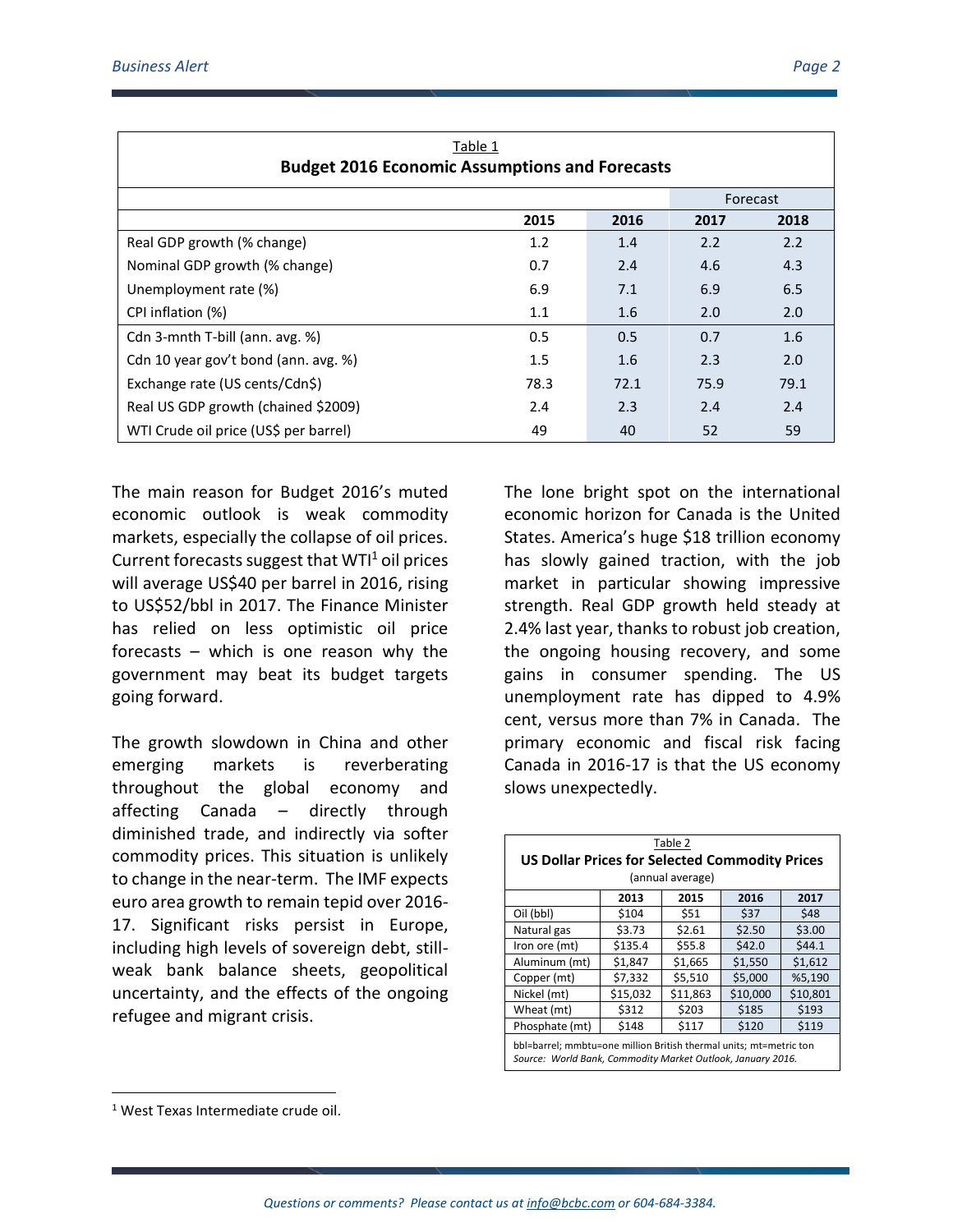Table 1 above summarizes the economic forecast underlying Budget 2016. The economic assumptions are very cautious, which means the deficits projected in the Budget may be higher than the amounts that eventually materialize.

#### **Fiscal Plan and Key Budget Measures**

Budget 2016 outlines a plan to run operating deficits into the foreseeable future. The Liberal election platform envisaged a few years of deficits, albeit much smaller than those now being contemplated. According to the Budget, "in the current environment of sustained economic weakness and historically low interest rates, fiscal policy is the right policy lever to use to support longterm growth." Organizations such as the IMF, the OECD and the Bank of Canada have advanced similar arguments. The Business Council has also echoed these sentiments, particularly with respect to increasing spending on infrastructure.

In the coming fiscal year, the federal deficit jumps to \$29.4 billion, up from a revised shortfall of \$5.4 billion in 2015-16. The flow of red ink continues at ~\$29 billion in 2017- 18, with the deficit then falling to \$14-15 billion by the end of the decade. Despite several years of operating deficits, the federal debt/GDP ratio remains in the 31- 32% range. This reflects the modest size of the planned deficits relative to Canada's \$2 trillion economy, $2$  as well as the growth of nominal GDP over the forecast horizon.

Budgetary revenues actually decrease in the coming fiscal year, by \$3.5 billion. Income tax cuts for the "middle class" are part of the

l





reason, alongside weakness in corporate profits (and thus in corporate income tax collections) and a substantial drop in Crown corporation net income. Revenue growth picks up speed over the subsequent years of the fiscal plan.

Total program spending climbs to \$291 billion in 2016-17, up \$20 billion from the previous year. Spending increases are spread across many different program areas. In total, the new spending measures in Budget 2016 amount to \$11.5 billion.

 $2$  Around 1.5% of GDP in 2016-17 and the following year, dropping to roughly 0.5% of GDP by 2020-21.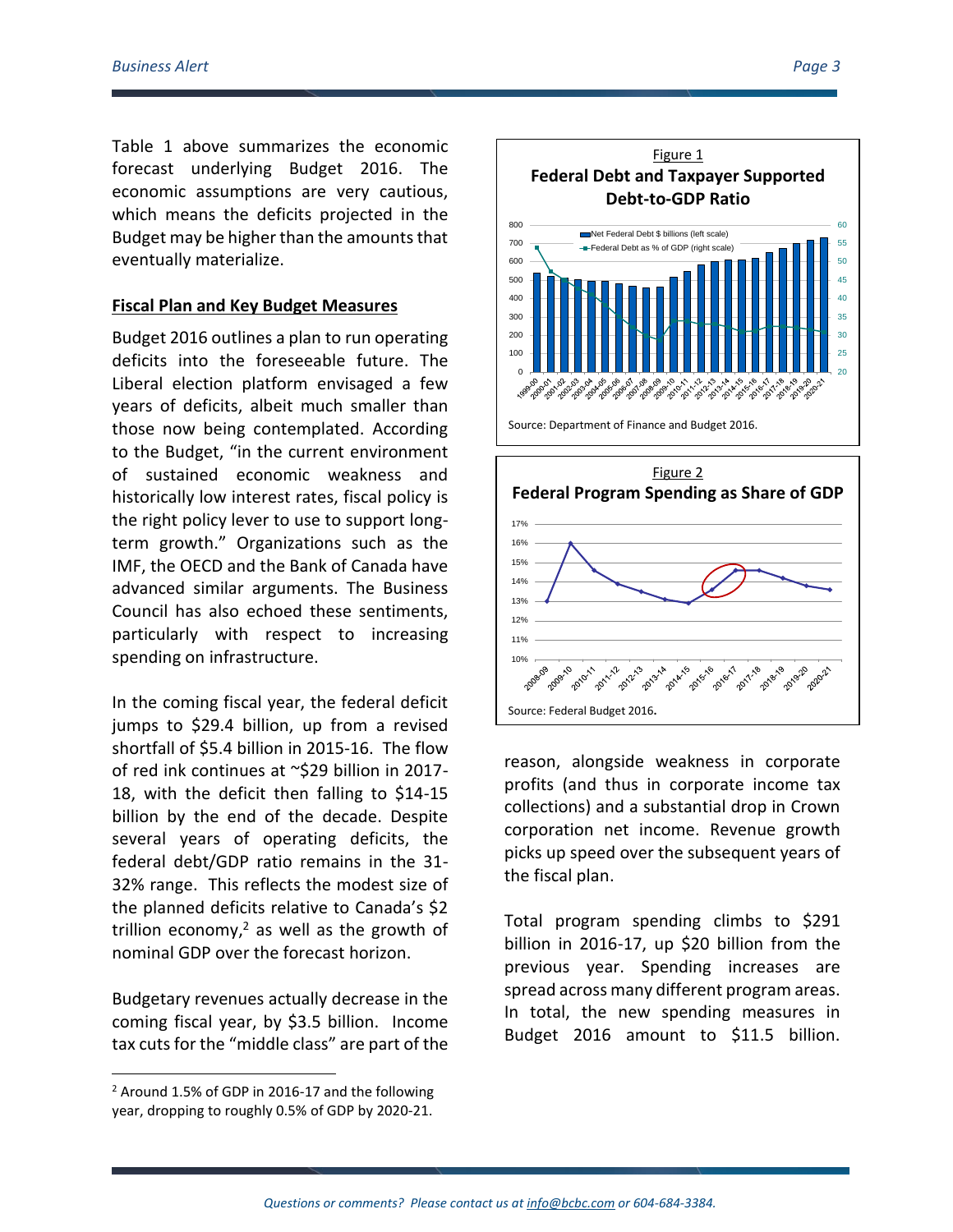Importantly, some of the incremental spending will be hard-wired into Ottawa's budget base<sup>3</sup>, adding to the fiscal pressures on the government down the line. Unlike money for infrastructure or one-time boosts to the budgets of particular Ministries, this kind of spending is less about "economic stimulus" and more about expanding programs and therefore the size of government. We see a risk that the government's shotgun approach to spending increases could lay the foundations for structural deficits beyond the period covered by the fiscal plan.

The accompanying box lists a number of the spending commitments and other key measures included in Budget 2016.

How will all of this affect the Canadian economy? Leading private sector forecasters estimate that the new spending and tax measures together with the plan for bigger deficits will boost real GDP growth by between two and five tenths of a percentage point in each of 2016 and 2017.<sup>4</sup> This counts as a modest dose of "stimulus" for an economy that has some slack and is still adjusting to the terms of trade shock caused by lower oil and other commodity prices.

#### **Putting a BC Lens on Budget 2016**

British Columbia will certainly see some benefits from a number of the measures listed on Box 1. This includes the revamping of federal support for families with children (the New Canada Child Benefit will increase support for low- and middle-income families with children, at the expense of more affluent

#### <sup>3</sup> An example is the increased Guaranteed Income Supplement for low-income seniors.

 $\overline{\phantom{a}}$ 

#### **Some Key Budget Measures**

- Budget 2016 confirms the previously announced reduction of the middle income bracket tax rate (from 22% to 20.5%) on incomes between \$45,282 and \$90,563, and the establishment of a new, higher tax bracket (33%) on incomes above \$200,000. The net impact of these two measures is negative for the government's bottom line.
- Budget 2016 provides details on phase one of the revised ten-year infrastructure program, amounting to \$4 billion of additional spending in 2016-17 (compared to what the previous government was planning) and \$7.4 billion more in 2017-18.
- \$8.4 billion over five years to support programs and new investments to improve the socio-economic well-being of First Nations peoples and communities.
- The government is revamping support for families with children, through the new Canada Child Benefit and the disbanding of three related programs introduced by the previous government. The result is greater financial support to low- and moderate-income families and less for higher-income families.
- Income splitting for families is eliminated (this has a positive impact on the government's bottom line).
- The children's fitness and arts credits are eliminated; a new school supply credit for teachers is introduced.
- Employment Insurance (EI) program: the waiting period for EI is reduced; accumulated hours of work requirements are relaxed for new entrants; there is a longer benefit period for EI recipients in some resource dependent regions; EI premiums fall from \$1.88 to \$1.66 in 2017. These various changes come at a net cost to the federal government of ~\$600 million in 2016-17.
- Canada Student Grant is increased; higher income threshold for re-paying Canada Student Loans.
- Guaranteed Income Supplement is increased; OAS eligibility age is rolled back to 65.
- \$2 billion over three years to modernize and improve infrastructure and research/training facilities at universities and colleges.
- \$1 billion over four years to support the clean tech sector.
- \$800 million over four years to support "innovation clusters," with more details to follow.
- Accelerated capital cost allowances will be available for investments in electrical energy storage and electric vehicle charging. Plus, \$62 million is being allocated to expand infrastructure for alternative fuel vehicles.
- \$50 million over two years for tourism marketing through Destination Canada.

4 See CIBC Economics, "2016 Canadian Federal Budget," March 22, 2016; and TD Economics, "2016 Federal Budget," March 22, 2016. The Department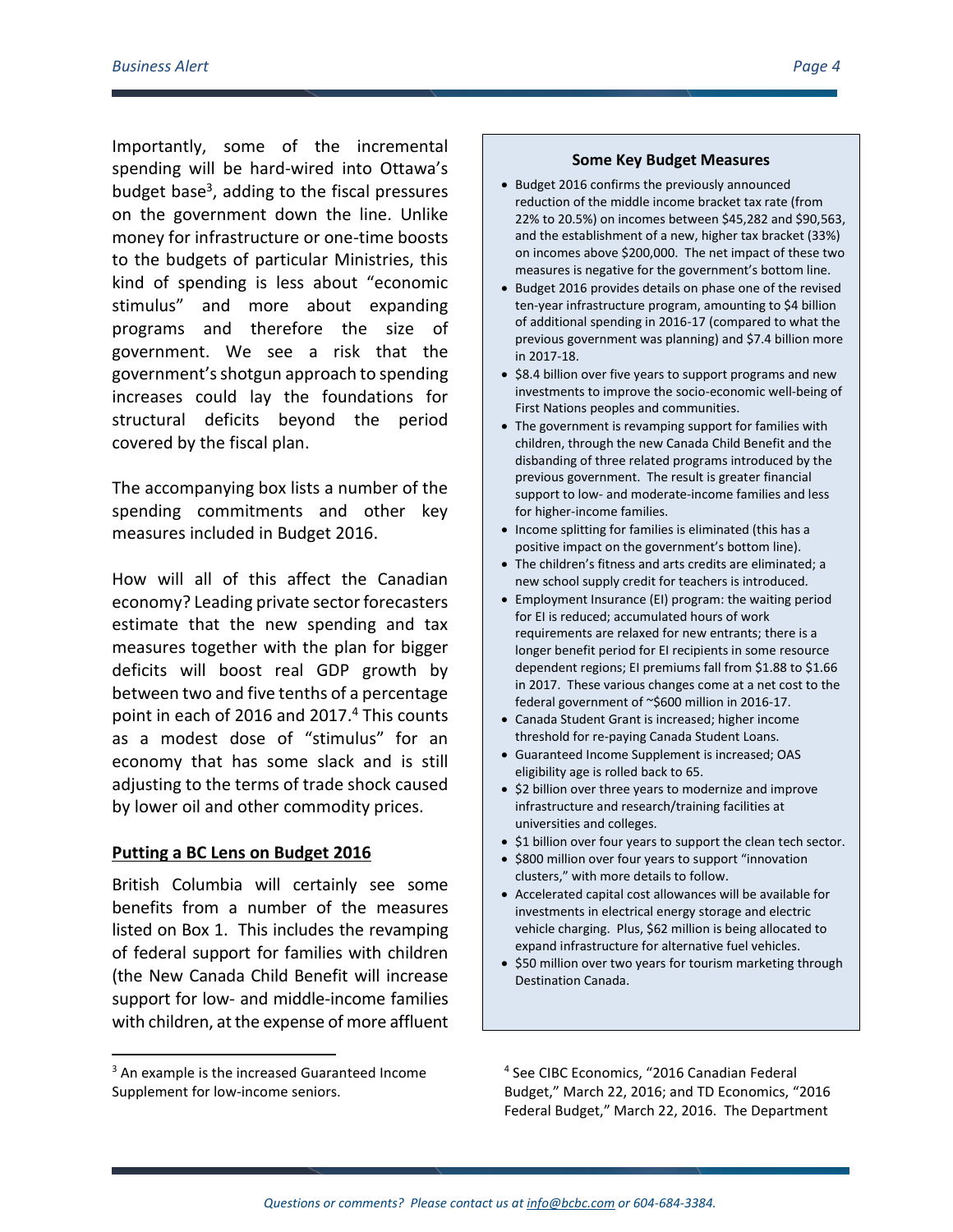| Table 3<br><b>Federal Government Fiscal Plan</b><br>(C\$ billions) |         |         |         |         |         |  |  |  |
|--------------------------------------------------------------------|---------|---------|---------|---------|---------|--|--|--|
|                                                                    | 2015/16 | 2016/17 | 2017/18 | 2018/19 | 2019/20 |  |  |  |
| Revenues                                                           | 291.2   | 287.7   | 302.0   | 315.3   | 329.3   |  |  |  |
| Expenditures                                                       | 296.6   | 317.1   | 331.0   | 338.0   | 347.0   |  |  |  |
| Program Spending                                                   | 270.9   | 291.4   | 304.6   | 308.7   | 314.2   |  |  |  |
| <b>Public Debt Charges</b>                                         | 25.7    | 25.7    | 26.4    | 29.4    | 32.8    |  |  |  |
|                                                                    |         |         |         |         |         |  |  |  |
| <b>Budgetary Balance</b>                                           | $-5.4$  | $-29.4$ | $-29.0$ | $-22.8$ | $-17.7$ |  |  |  |
| Net Federal Debt*                                                  | 619     | 649     | 678     | 700     | 718     |  |  |  |
| * Rounded to nearest whole number<br>Source: 2016 Federal Budget.  |         |         |         |         |         |  |  |  |

families); phase one of Ottawa's ten-year infrastructure program; the additional federal funding earmarked for First Nations communities; the \$1 billion set aside to bolster the clean tech industry; and the \$2 billion that Ottawa is allocating to improve infrastructure and research and training facilities at Canadian post-secondary institutions (a step that the Business Council had recommended). Also of interest is the extra money allotted for tourism marketing and the government's decision to provide \$32 million to the BC-based Centre for Drug Research and Development.

On the tax side, the previously announced reduction in the "middle" federal income tax rate will help many BC households, although the new, higher federal tax bracket (33%), starting at \$200,000, may make it harder for BC employers to attract and retain seniorlevel managerial, technical and professional talent. Fortunately, the government left intact the previous administration's decision

to allow accelerated depreciation for certain investments made in LNG facilities.

Thankfully, Budget 2016 steered clear of additional tax hikes, including on capital gains income and stock options. The rumor mill had hinted at policy changes in these areas, but the government wisely demurred. That said, the Finance Minister is pledging to launch a review of existing "tax expenditures" and tax preferences, which could have implications for a wide range of targeted tax benefits now available to individuals, entrepreneurs, and companies. The Liberals have re-considered their election pledge to further reduce the preferential small business income tax rate. Instead, the rate will stay at 10.5%, which compares to the basic federal corporate tax rate of 15% for companies that don't qualify as "small." There is no economic logic for imposing significantly lower tax rates on small business – unless policy-makers believe it is sensible to incent companies not to grow, and/or want to encourage self-

 $\overline{\phantom{a}}$ 

of Finance claims a somewhat bigger lift to real GDP from the measures in Budget 2016, in the range of 0.5-1.0% in 2016 and the following year.